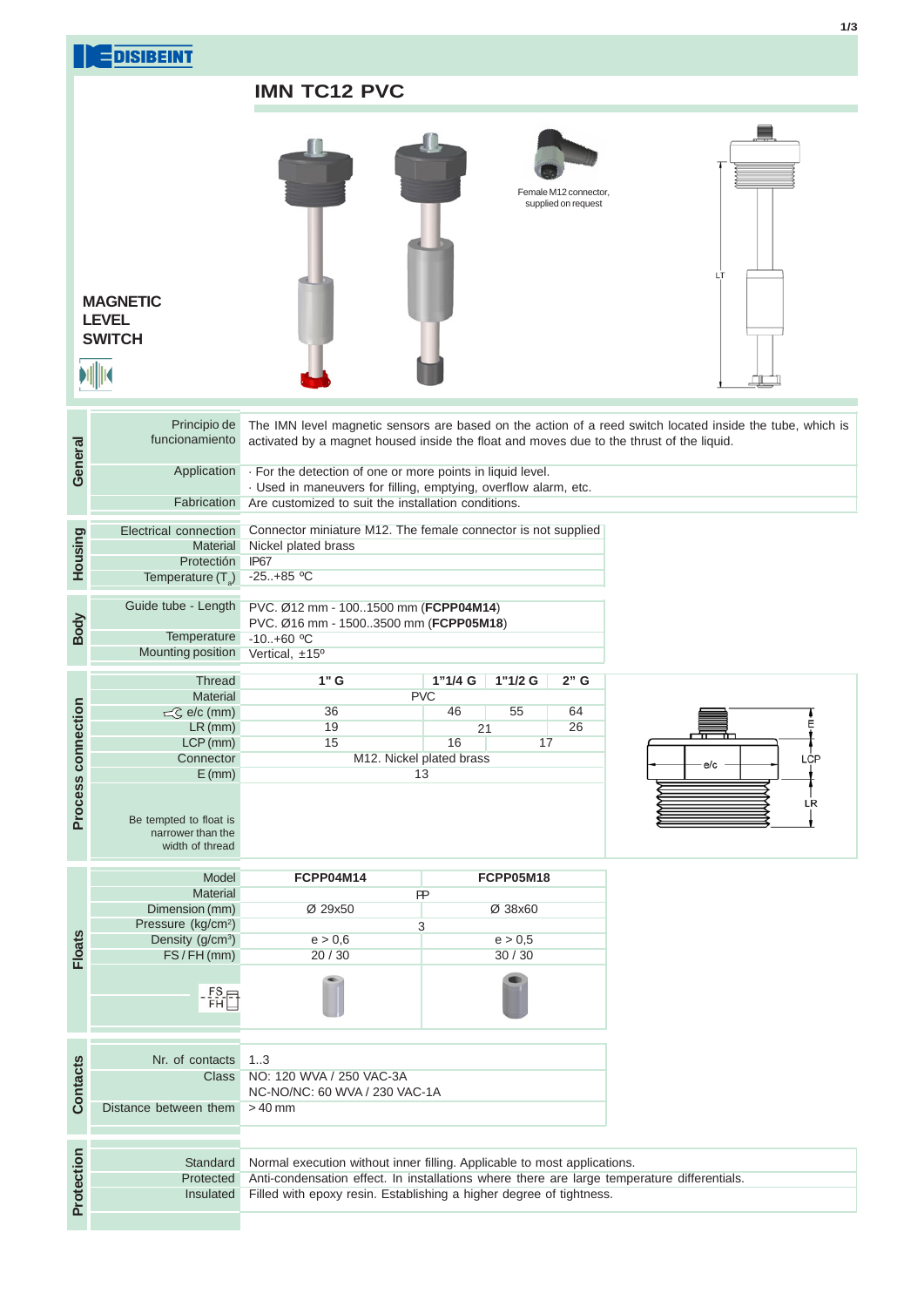Determine the total length according to the characteristics of the shell and the liquid level to be controlled.

According to the maneuver you wish to perform, determine the amount, location and type of contacts. Use the table below to define these characteristics.

*Contacts*: To set the type of contact (NO, NC, NONC) should be without the presence of the float. For example, if you want the lower end of the sensor contact opens when the tank runs out of fluid, seek an NC contact for the position.

*Direction of action* ( $\uparrow \downarrow$ ): Set the direction of action of the float (the filling or emptying) allows more precise adjustment of the position of the contacts to the point of desired performance.

*Electrical connection*: If not otherwise specified explicitly, provide a common connection to all the contacts and an active connection for each of them, according to the diagram below.

*Additional floats*: The sensor comes equipped by default with a single float, the lower stop and if required, the upper stop. Can request as many additional floats as many contacts as necessary.

*Conditions of work*: Check that the conditions of pressure, temperature and density of your system match those offered by the model chosen. If you have questions regarding the behavior of materials in contact with the liquid you want to control, see chemical resistance chart on our website.

Apart from the possibilities listed here, there are others such as other floats, various electrical connections, etc. For any of these combinations refer to our document, "Connections and schema IMN" section in our website.



**ELECTRONIC SL** 





**NO NC NONC**

 $\overline{\phantom{a}}$ 

Male connector M8 Male connector M12

┸

**mm**



↴

**Stop**

 $\downarrow$ 

| 1 | <b>BROWN</b> |
|---|--------------|
| 2 | <b>WHITF</b> |
| 3 | <b>BLUE</b>  |
| 4 | <b>BLACK</b> |

Use this document to define the data of sensor and attach it at the time of ordering. Specify in mm. total length of the sensor.

Specify in mm. the position of each of the contacts used in your application. Place an "X" the type and direction of action of each contact.

In the case of using additional floats, mark an "X" between what contacts should be placed caps separators.

In the composition table references check boxes next to the selected features.

| <b>REFERENCE</b>    | <b>VERSION</b> |                                            | <b>PROCESS</b>  |                                     | <b>FLOAT</b> |                                              | <b>TOTAL LENGTH</b> |            | <b>Nr. CONTACTS</b> |                                                                     | Nr. FLOATS  |                             |
|---------------------|----------------|--------------------------------------------|-----------------|-------------------------------------|--------------|----------------------------------------------|---------------------|------------|---------------------|---------------------------------------------------------------------|-------------|-----------------------------|
|                     |                | $\Box$ V1 Standard                         | $\Box$ P06 1" G |                                     |              | $\Box$ F55 FCPP04M14                         |                     |            |                     | $\Box$ C1 1 contact<br>$\Box$ C2 2 contacts<br>$\Box$ C3 3 contacts | <b>N1</b> 1 | float<br>$\Box$ N2 2 floats |
| <b>IMN TC12 PVC</b> |                | $\Box$ V2 Protected<br>$\Box$ V3 Insulated | $\Box$ P10 2" G | $\Box$ P07 1"1/4 G<br>□ P08 1"1/2 G |              | $\Box$ F55 FCPP04M14<br>$\Box$ F57 FCPP05M18 |                     | 90.3500 mm |                     |                                                                     |             |                             |

To compose a reference, select an option from each of the columns. Example: **IMN TC12 PVC V1 P10 F55 L500 C1 N1**